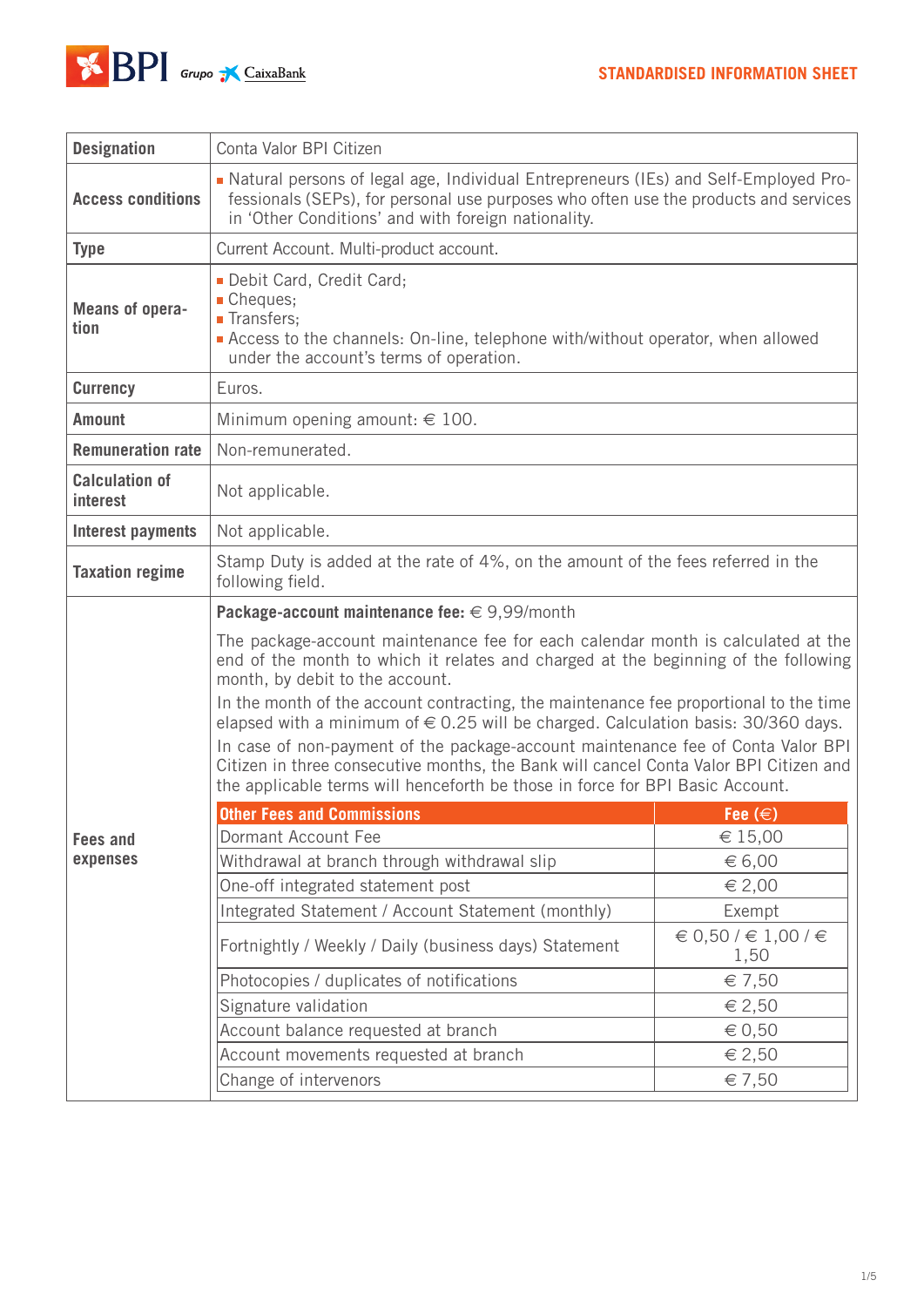

r

|                             | When you domicile your Salary, you are entitled to an authorised overdraft of up to<br>100% of the net amount of the salary domiciled, subject to the Bank's acceptance and                                                                                                                                                                               |                      |                       |  |
|-----------------------------|-----------------------------------------------------------------------------------------------------------------------------------------------------------------------------------------------------------------------------------------------------------------------------------------------------------------------------------------------------------|----------------------|-----------------------|--|
| <b>Overdraft facilities</b> | the signature of a credit agreement in the form of an overdraft facility.                                                                                                                                                                                                                                                                                 |                      |                       |  |
|                             | Salaried worker                                                                                                                                                                                                                                                                                                                                           | <b>TAN</b><br>12,30% | <b>TAEG</b><br>13,57% |  |
|                             | SPS/FP/Retiree                                                                                                                                                                                                                                                                                                                                            | 12,30%               | 15,50%                |  |
|                             | For any example of a maximum amount of the overdraft facility contracted and/or<br>duration of the contract, the above mentioned Representative APRs remain unchanged.<br>For SPS/FP/Retiree Customers, the indicated Representative APR also includes Stamp<br>Duty on the credit drawdown, in the amount of 0,141% of the amount drawn.                 |                      |                       |  |
|                             | The Bank shall charge interest on the amount drawn in the form of authorized overdraft,<br>accrued daily at the above-mentioned rate (TAN). 4% Stamp Duty on the interest<br>charged is added. Interest shall always be charged with reference to the last day of the<br>month to which it refers.                                                        |                      |                       |  |
|                             | The credit drawn in the form of authorized overdraft is repaid on a monthly basis for<br>the amount owed (Including principal and interest) on the day on which the Salary (or<br>pension / retirement pension) is credited, the Bank being forthwith authorised to debit<br>this account for the amount of credit drawn monthly and respective interest. |                      |                       |  |
|                             | Calculation basis: Actual/360 day basis.                                                                                                                                                                                                                                                                                                                  |                      |                       |  |
|                             | Failure to provide the information or non-delivery of the documents requested for the<br>purposes of assessing the Customer's creditworthiness, as well as the provision of false<br>or outdated information, has the effect of not granting the credit or, if applicable, not<br>increasing the amount total credit.                                     |                      |                       |  |
| <b>Overrunning</b>          | Overrunning is subject to acceptance by the Bank. The conditions described above for<br>overdraft facilities also apply to overrunning.                                                                                                                                                                                                                   |                      |                       |  |
|                             | Products / Services associated to Conta Valor BPI Citizen (multi-product account):                                                                                                                                                                                                                                                                        |                      |                       |  |
| <b>Other conditions</b>     | Provision of debit card 2 BPI Electron Debit Cards (different card holder) with no<br>fees provision;                                                                                                                                                                                                                                                     |                      |                       |  |
|                             | Provision of two Credit Cards BPI Gold Card (TAEG 14,5%) (same card account),<br>with no fees provision;                                                                                                                                                                                                                                                  |                      |                       |  |
|                             | SEPA + credit transfers, not immediate, free of charge if made through the channels:<br>On-line (BPI Net), Mobile Devices (BPI Net Mobile, APP BPI) and Telephone without<br>operator;                                                                                                                                                                    |                      |                       |  |
|                             | Any of the products/services associated to Conta Valor BPI Citizen is sold separately<br>by BPI.                                                                                                                                                                                                                                                          |                      |                       |  |
|                             | For a comparison between the cost of Conta Valor BPI Citizen and the products/services<br>marketed individually please www.bancobpi.pt.                                                                                                                                                                                                                   |                      |                       |  |
|                             | Please go to www.bancobpi.pt if you wish to compare the cost of Conta Valor BPI<br>Citizen with products/services traded in separate or to compare the characteristics of<br>Conta Valor BPI Citizen with the characteristics of other payment accounts offered by<br>Banco BPI.                                                                          |                      |                       |  |
|                             | The BPI Gold Credit Card TAEG is calculated for a credit example of $\in$ 2,500, at<br>an annual nominal rate of 9.3%, with a credit card provision of $\in$ 50+ S.D. and a<br>12-month repayment period. The interest rate is calculated on a 360 days basis with<br>no rounding.                                                                        |                      |                       |  |
|                             | Access to Credit Cards and Checks is decided by Banco BPI on a case-by-case basis.<br>For safety reasons, SEPA + credit transfers made through the channels On-line, Mobile<br>Devices, APP BPI) and Telephone without operator are subject to maximum daily and/<br>or monthly ceilings.                                                                 |                      |                       |  |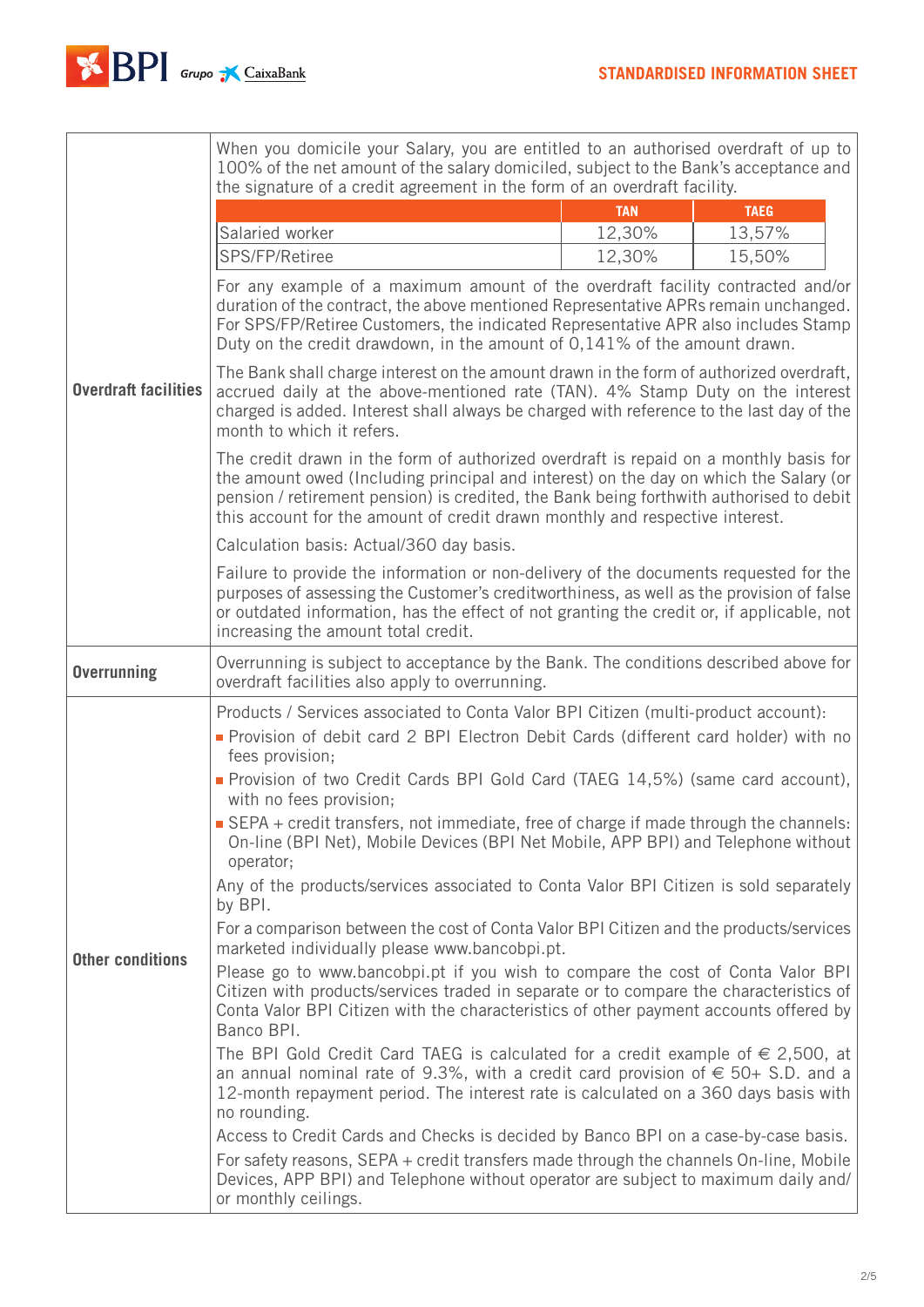

| When holding of Conta Valor BPI Citizen results from conversion of a previously held<br>account with BPI, the benefits conferred by Conta Valor BPI Citizen concerning the<br>exemption from provisions of Debit and Credit card fees only take effect as from the<br>date of payment of the next commission fee.                                                                                                                                                                                                                                                                                                                                                                                                                                                                                                  |
|--------------------------------------------------------------------------------------------------------------------------------------------------------------------------------------------------------------------------------------------------------------------------------------------------------------------------------------------------------------------------------------------------------------------------------------------------------------------------------------------------------------------------------------------------------------------------------------------------------------------------------------------------------------------------------------------------------------------------------------------------------------------------------------------------------------------|
| Other Non-Financial Services - Citizen Living Solutions<br>Access to Conta Valor BPI Citizen, allows in addition to the products/services indicated<br>in this column "Other Conditions" access to additional services of a non-financial<br>nature provided by Multiasistencia Gestión y Ayuda, S.A.U. (hereinafter "MGA") and /<br>or by third parties specialized in the sector and related thereto.                                                                                                                                                                                                                                                                                                                                                                                                            |
| Access to these non-financial services is the free initiative of the holder who should<br>contact/access to the MGA website for this purpose (www.citizenlivingsolutions.com)<br>or by telephone line 21 318 11 03.                                                                                                                                                                                                                                                                                                                                                                                                                                                                                                                                                                                                |
| Access to these services may start after Conta Valor BPI Citizen has been enrolled and<br>remains valid for as long as you retain your Conta Valor BPI Citizen. For service details,<br>see www.citizenlivingsolutions.com                                                                                                                                                                                                                                                                                                                                                                                                                                                                                                                                                                                         |
| The services provided by said MGA (or by the same related entity) at each time included<br>in Conta Valor BPI Citizen, as well as its conditions of application may be changed,<br>considering the possibility of incorporating new services, cancellation of some initially<br>included, or even the total termination of the services, a circumstance that will be<br>communicated to the holder one month in advance of the date on which the change is<br>to enter into force, cancellation or extinction.                                                                                                                                                                                                                                                                                                     |
| The access and use of the services provided by said MGA (or by an entity linked to<br>it) as well as the provision of the services by said MGA (or by the same linked entity)<br>shall be the sole responsibility of the holder and/or the said MGA (or the related entity)<br>so BPI Bank is not responsible for the relationships that may be established between<br>MGA and the holder as a user of the services and, therefore, it will not be responsible<br>for the incorrect or deficient provision of the Program services by the MGA. In case<br>of complaint for the provision of the services, the holder should contact the company<br>Multiasistencia Gestión y Ayuda, S.A.U. MGA will also be responsible for the personal<br>data provided by the holder for the purpose of accessing the services. |
| The Bank shall be granted the right to amend on its own initiative the conditions<br>contained in this FIN, which shall be communicated with 60 (sixty) days of antecedence<br>in respect of the respetiva entered into force and published, where applicable, in<br>the Price. If the Customer does not agree, he/she may, free of charge, terminate the<br>contract to which he complies with this account until the working day prior to the date<br>set for the entry into force of the new conditions.                                                                                                                                                                                                                                                                                                        |
| When the contract is concluded remotely through the Bank's Digital Channels, the<br>Customer has a period of 14 calendar days from the contracting date or, if later, from<br>the date the document is made available on a long-lasting support, to exercise the<br>right to freely terminate this Contract, without the need to state grounds.                                                                                                                                                                                                                                                                                                                                                                                                                                                                    |
| The Customer may denounce the Conta Valor BPI Citizen under the terms set in<br>previous paragraph or in any other circumstance subject to a 30-day advance notice,<br>and in any case must inform Banco BPI whether he intends to maintain the account<br>opening agreement and the means of operation and choose another type of payment<br>account according to the bank's offer or whether he wishes to denounce the account<br>opening agreement, which he may do under the terms and conditions provided for in<br>the general terms and conditions of the account opening agreement entered into with<br>the Bank.                                                                                                                                                                                          |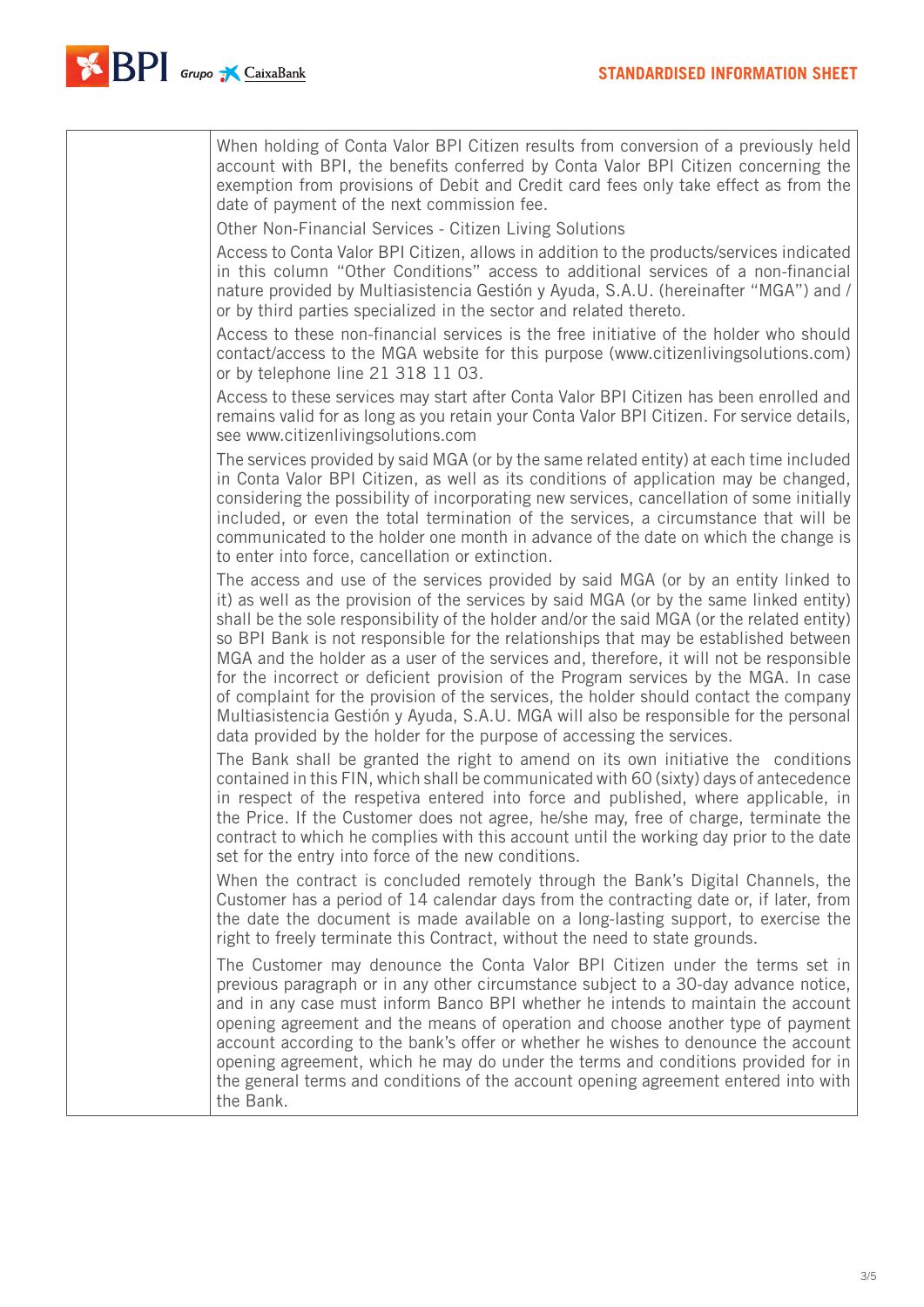|                                         | <b>Personal Data Processing</b>                                                                                                                                                                                                                                                                                                                                                                                                                                                                                                                                                                                                                                                                                                         |  |
|-----------------------------------------|-----------------------------------------------------------------------------------------------------------------------------------------------------------------------------------------------------------------------------------------------------------------------------------------------------------------------------------------------------------------------------------------------------------------------------------------------------------------------------------------------------------------------------------------------------------------------------------------------------------------------------------------------------------------------------------------------------------------------------------------|--|
|                                         | The subscription to Conta Valor BPI Citizen and Citizen Living Solutions programme,<br>implies that BPI Bank, exclusively for the purpose of accessing the services, shares with<br>MGA the following Customers' data (applicable to the first holder): Name, Identification<br>Card Number and nationality, as well as the information that the Customer has signed<br>up to Conta Valor BPI Citizen. The sharing of this data with MGA occurs even if the<br>Customer does not access the MGA services.                                                                                                                                                                                                                               |  |
|                                         | MGA and Banco BPI shall be independent data controllers and are obliged to comply<br>with the rules and principles arising from the General Data Protection Regulation and<br>other applicable legislation, as well as, where necessary, to co-operate with each other<br>for the purposes of complying with the obligations arising therefrom with regard to<br>data protection.                                                                                                                                                                                                                                                                                                                                                       |  |
|                                         | All information about MGA's Privacy Policy is available at www.citizenlivingsolutions.<br>com                                                                                                                                                                                                                                                                                                                                                                                                                                                                                                                                                                                                                                           |  |
|                                         | In case of termination of Conta Valor BPI Citizen and if the Customer has not accessed<br>the MGA Services, the data will be deleted from the MGA databases.                                                                                                                                                                                                                                                                                                                                                                                                                                                                                                                                                                            |  |
| <b>Deposit Guarantee</b><br><b>Fund</b> | Deposits held at Banco BPI benefit from a reimbursements guarantee provided by the<br>Deposits Guarantee Fund (the Fund) established pursuant to DL 298/92, whenever<br>the deposits are not available for reasons directly related to their financial situation.<br>The Fund guarantees reimbursement up to a maximum of $\in$ 100,000.00 per depositor.<br>The calculation of the number of deposits of each depositor takes into account the<br>amount in all the deposit accounts on the date on which the unavailability of payment<br>occurred, including interest and, for deposits in foreign currency, these are converted<br>into Euros at the exchange rate on that date.<br>Further information may be found at www.fgd.pt. |  |
| <b>Depositary</b><br><b>Institution</b> | Banco BPI, S.A. Information through 21 720 77 07 (personalized service, 24 hours<br>a day, tariff depending on the agreement between the Customer and the operator) or<br>at www.bancobpi.pt.                                                                                                                                                                                                                                                                                                                                                                                                                                                                                                                                           |  |
| Validity of the<br><b>Conditions</b>    | Last updated: 01/04/2022                                                                                                                                                                                                                                                                                                                                                                                                                                                                                                                                                                                                                                                                                                                |  |